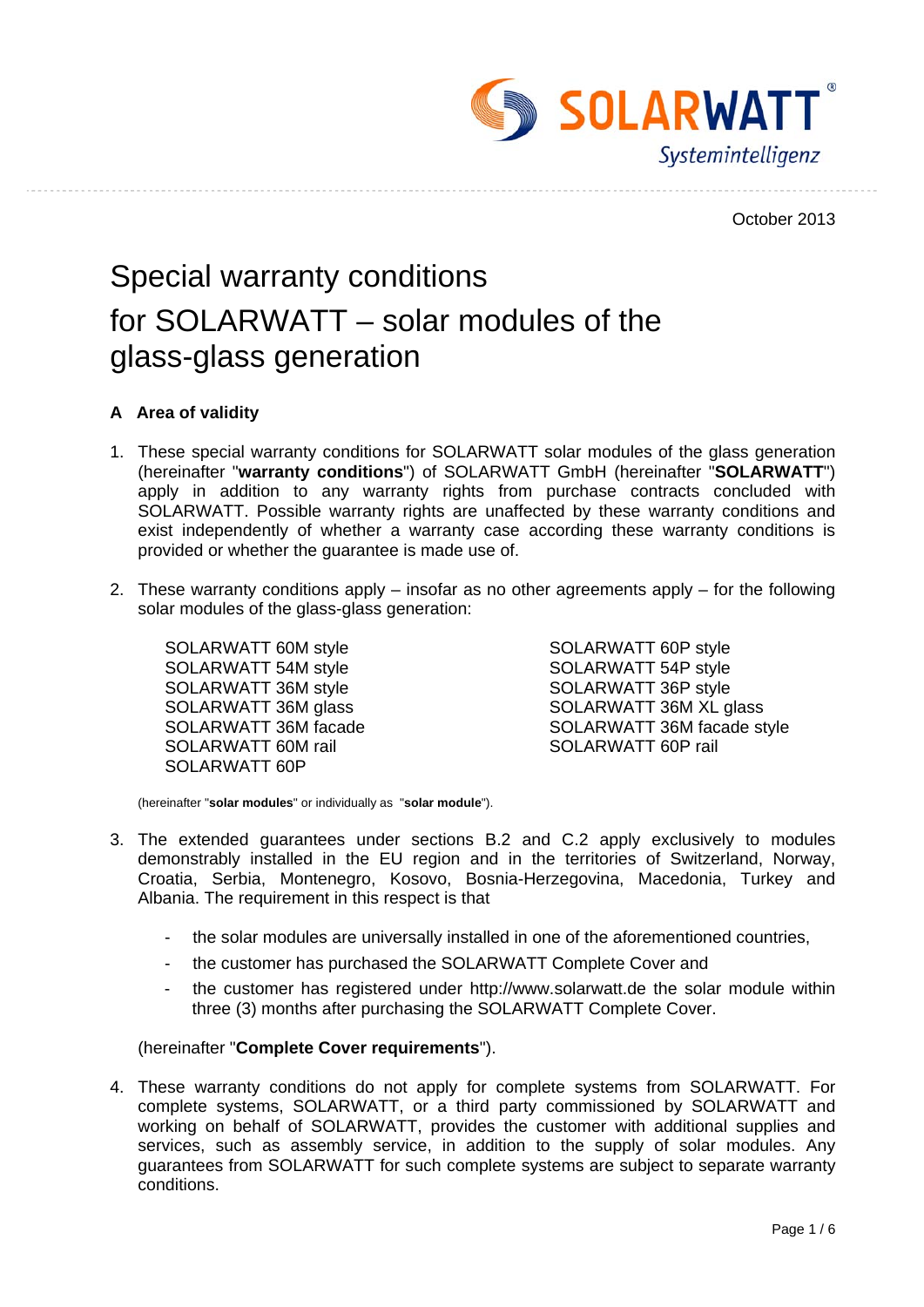SOLARWATT<sup>®</sup> Systemintelligenz

#### **B Guarantee with regard to product defects**

- 1. SOLARWATT guarantees the first owner of solar modules, who uses said modules as intended, ("**customer**") pursuant to these warranty conditions for a duration of fifteen (15) years from the date of shipment from the SOLARWATT factory, that the solar modules provided by SOLARWATT are free from material and processing defects which influence the functionality of the solar module ("**product defects**").
- 2. With Complete Cover requirements:
	- 2.1 For solar modules with which the Complete Cover requirements are fulfilled, with the exception of the type SOLARWATT 60M rail and SOLARWATT 60P rail, SOLARWATT guarantees the customer pursuant to these warranty conditions that these solar modules supplied by SOLARWATT deviating from section B.1 shall remain free from product defects for a duration of thirty (30) years from the date of shipment from the factory of SOLARWATT.
	- 2.2 For solar modules of the type SOLARWATT 60M rail and SOLARWATT 60P rail, with which the Complete Cover requirements are fulfilled, SOLARWATT quarantees the customer pursuant to these warranty conditions that these solar modules supplied by SOLARWATT deviating from section B.1 shall remain free from product defects for a duration of twenty (20) years from the date of shipment from the factory of SOLARWATT

#### **C Guarantee with regard to output**

- 1. SOLARWATT guarantees the customer pursuant to these warranty conditions that the output of the solar modules
	- until the end of the twelfth (12th) year from the date of shipment from the factory of SOLARWATT shall remain at least 90% and
	- from the thirteenth (13th) to the end of the twenty-fifth (25th) year from the date of shipment from the factory of SOLARWATT shall remain at least 80 %

of the nominal output of the solar module as indicated by SOLARWATT minus a tolerance range of 5% with respect to Standard Test Conditions (irradiance 1,000 W/m<sup>2</sup>, spectral distribution AM 1.5, temperature 25±2° C, hereinafter "**STC**") (hereinafter "**output guarantee**").

2. With Complete Cover requirements:

For solar modules for which the Complete Cover requirements are fulfilled, SOLARWATT guarantees the customer the following in regard to the output of the solar modules, pursuant to these warranty conditions:

The output of the solar modules shall not decrease in the first (1st) year from the date of shipment from the factory of SOLARWATT to less than 97% of the nominal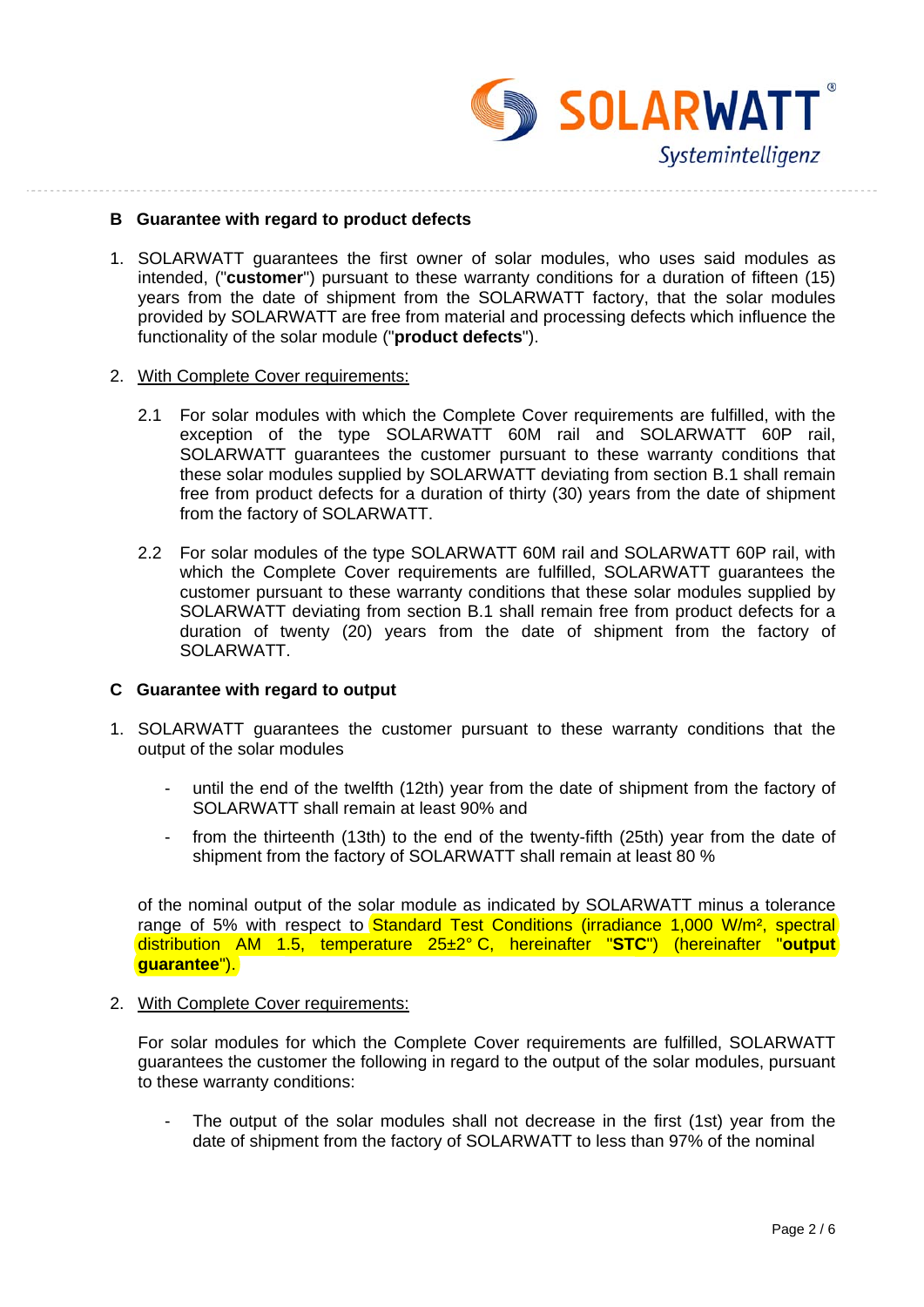SOLARWATT Systemintelligenz

output on the solar module as indicated by SOLARWATT minus a tolerance range of 5% with respect to STC.

- The output of the solar modules from the beginning of the second (2nd) year until the end of the twenty-ninth (29th) year from the date of shipment from the factory of SOLARWATT shall not decrease by more than 0.345%, per year, of the nominal output on the solar module as indicated by SOLARWATT minus a tolerance range of 5% with respect to STC.
- In the thirtieth (30th) year from the date of shipment from the factory of SOLARWATT the guaranteed output of the solar modules is at least 87% of the nominal output on the solar module as indicated by SOLARWATT minus a tolerance range of 5% with respect to STC.

## **D Warranty services from SOLARWATT**

- 1. If one of the warranty cases indicated in section B or C arises during the respective warranty period, SOLARWATT shall – at its own discretion –
	- repair the solar module on site at the customer's location,
	- repair the solar module at SOLARWATT's location or that of a third party,
	- supply an additional solar module to the customer or
	- exchange the solar module with a replacement module. With the receipt of a replacement module by the customer, the ownership of the original solar module transfers to SOLARWATT. The remaining guarantee for the original solar module is transferred to the replacement module; no guarantee is provided for the replacement module.

Insofar as the module type originally supplied by SOLARWATT was not manufactured in serial production or is no longer produced, a functionally comparable module type shall be supplied as replacement or additional modules.

- 2. After a corresponding request by SOLARWATT, the customer is obligated to send the objectionable solar module to SOLARWATT or a third party at the customer's own risk.
- 3. The guarantees of SOLARWATT pursuant to these warranty conditions comprise the material and labor costs (personnel costs for repairs) for the provision of the warranty services. However, they do not comprise other expenses incurred by the customer, such as transport costs for the shipping and return shipment of a solar module or for the supply of additional solar modules or replacement solar modules, measurement costs and costs for obtaining an expert appraisal, nor do they comprise the costs for uninstalling and reinstalling the solar modules. These costs must be borne by the customer.
- 4. If a warranty service of SOLARWATT is unsuccessful, SOLARWATT is entitled to repeat the same form of warranty service or to provide a different service, unless this is unreasonable for the customer.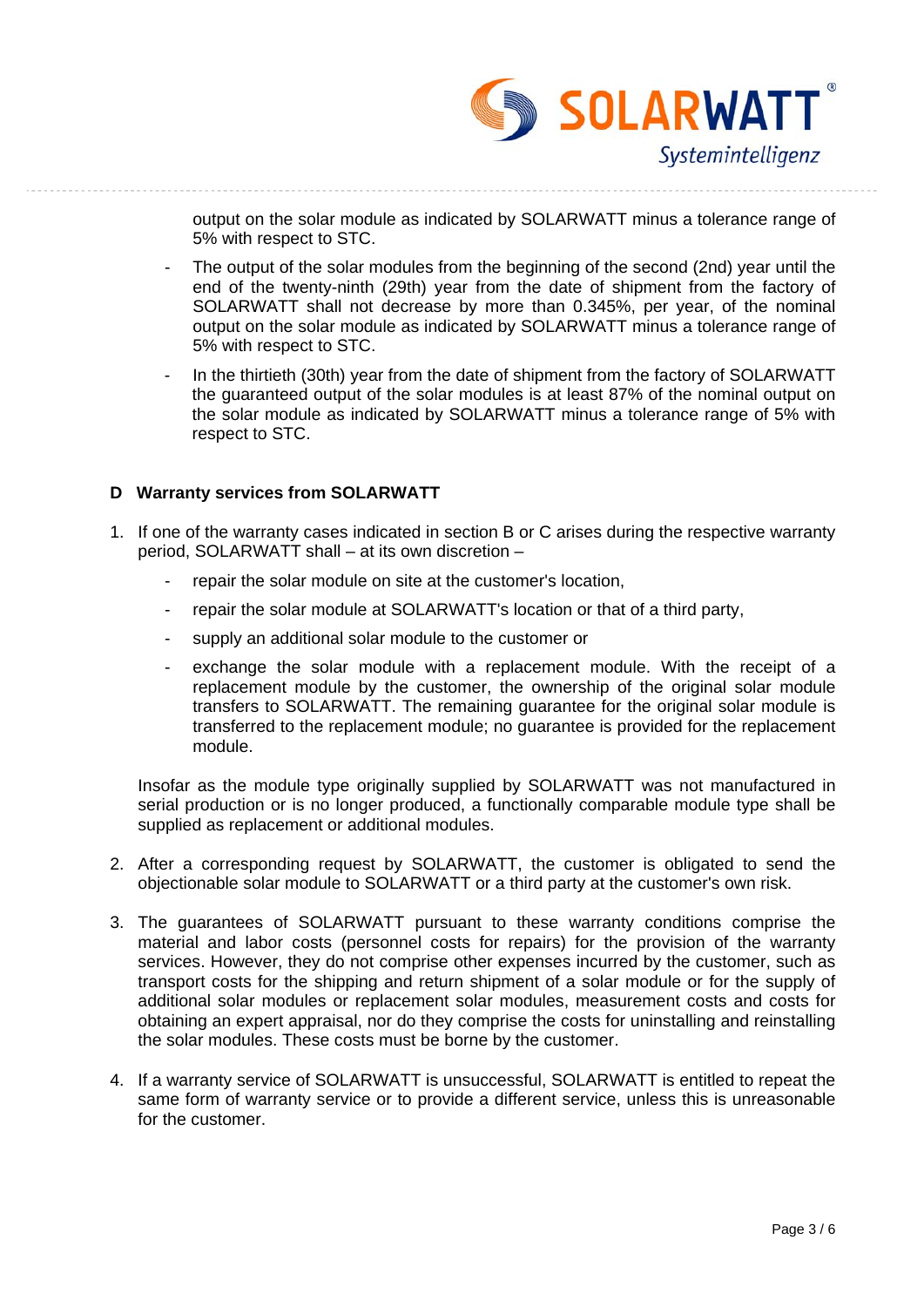SOLARWATT Systemintelligenz

## **E Exclusion of guarantees**

- 1. The guarantees do not extend to solar modules that are impaired, damaged or destroyed as a result of
	- a) being improperly stored or transported by the customer or a third party,
	- b) not being installed or, if applicable, uninstalled or reinstalled, in accordance with the SOLARWATT assembly manual and the recognized good engineering practices,
	- c) being operated in a manner inconsistent with the intended purpose and especially the instructions for operation in the assembly manual,
	- d) not being maintained properly, in particular not in accordance with the maintenance instructions in the assembly manual,
	- e) being improperly modified by the customer or a third party or being otherwise improperly manipulated, or
	- f) as a result of *force majeure* (in particular lightning, fire or natural disaster). The insurance performance pursuant to the SOLARWATT Complete Cover remains unaffected in this respect.
- 2. Excluded from the guarantees according to section B are insignificant or changes or changes in appearance, in particular bleaching and discoloration of cells. The performance guarantee pursuant to section C remains unaffected in this respect.
- 3. The guarantees are also rendered void if the serial number or type plate of the solar module was manipulated or removed, or if the solar module can no longer be uniquely identified for other reasons.
- 4. Insofar as a warranty case is not provided in accordance with these warranty conditions, SOLARWATT reserves the right to bill the customer for the costs accrued for services provided (material and labor costs).
- 5. The customer bears the burden of proof that the guarantees are not voided on the aforementioned grounds. This does not apply for circumstances for which SOLARWATT or vicarious agents of SOLARWATT are responsible.
- 5. With the lapse of the period of notification pursuant to section H.3, the customer's warranty claims are rendered void unless the customer is not responsible for the lapse of said period of notification.

## **F Transferability of guarantees**

The guarantees are bound to the modules and can be transferred from the respective customer to a new owner of the solar modules in the scope of the still valid warranty period, such as in the event of a resale of the solar modules. In this case the respective new owner applies as the customer in the sense of these warranty conditions. The guarantee provided to the original customer is voided in the event of a transfer to the new owner, effective immediately at the time of the transfer.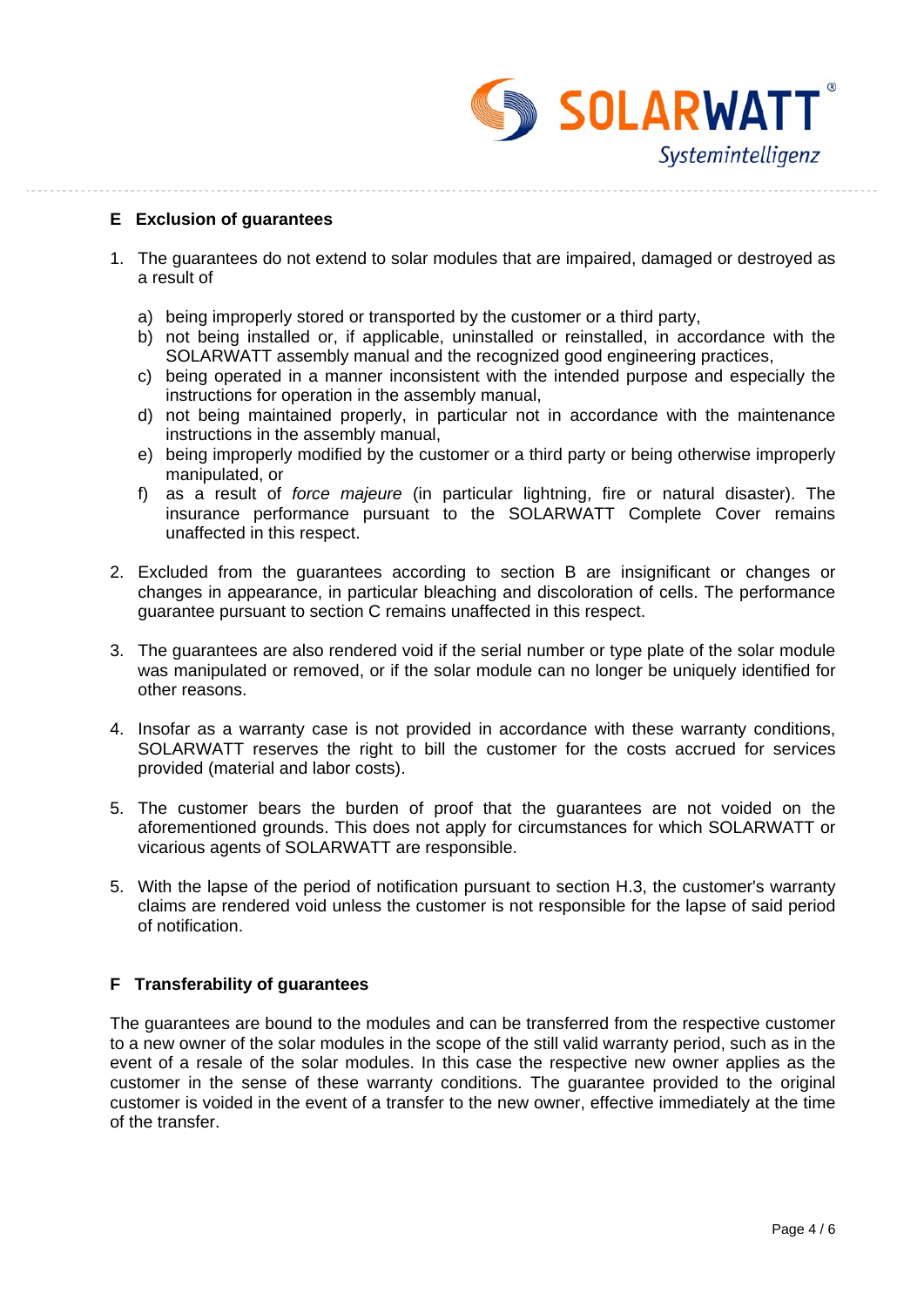

#### **G Geographic area of validity**

These warranty conditions are not subject to any national boundaries, insofar as no different agreements are in place in the event of fulfillment of the Complete Cover requirements under section A.3, B.2 and C.2.

## **H Provisions for the assertion of warranty claims**

1. Warranty claims can only be asserted to SOLARWATT in the written form and with submission of the original delivery note or the original invoice from SOLARWATT or a SOLARWATT dealer. For this purpose, the claim form for customers, available from http://www.solarwatt.de, should be used.

For an extended warranty in the event of the fulfillment of the Complete Cover requirements (sections B.2 or C.2), the corresponding registration number must also be specified.

Additional documentation (e.g. photos, records) must also be provided at the request of SOLARWATT.

- 2. The existence of a warranty case due to the spontaneous breakage of the glass or foreign influence or due to a reduced output of a solar module must be verified by an expert appraisal performed by SOLARWATT, a third party commissioned by SOLARWATT or an independent testing institute approved for module certifications in accordance with IEC 61215.
- 3. If a warranty case already arises on delivery of the solar modules to the customer, the customer must inform SOLARWATT of this in writing immediately, at the latest within an exclusionary period of four (4) weeks after delivery of the modules. If a warranty case already arises at a later time, the customer must inform SOLARWATT of this in writing immediately, at the latest within an exclusionary period of four (4) weeks after discovery.

Recognizable transport damages should be reported using the claim form for transport damages, available from http://www.solarwatt.de.

#### **I Limitation of liability**

- 1. SOLARWATT is not liable for compensation for damages or expenditures from or in connection with these warranty conditions or the provision of warranty services, regardless of the legal grounds. Liability shall not be assumed in particular for damages to other legal property of the customer caused by the solar module, for lost profit and revenue, downtime and production loss, damages resulting from shutdown, data loss, financing costs or for any consequential or indirect damages. This also applies insofar as such damages or expenditures are incurred by a third party. The insurance performance pursuant to the SOLARWATT Complete Cover remains unaffected in this respect.
- 2. SOLARWATT's liability with regard to compliance with duties from these warranty conditions is limited in total to the purchase price of the defective solar module paid to SOLARWATT.